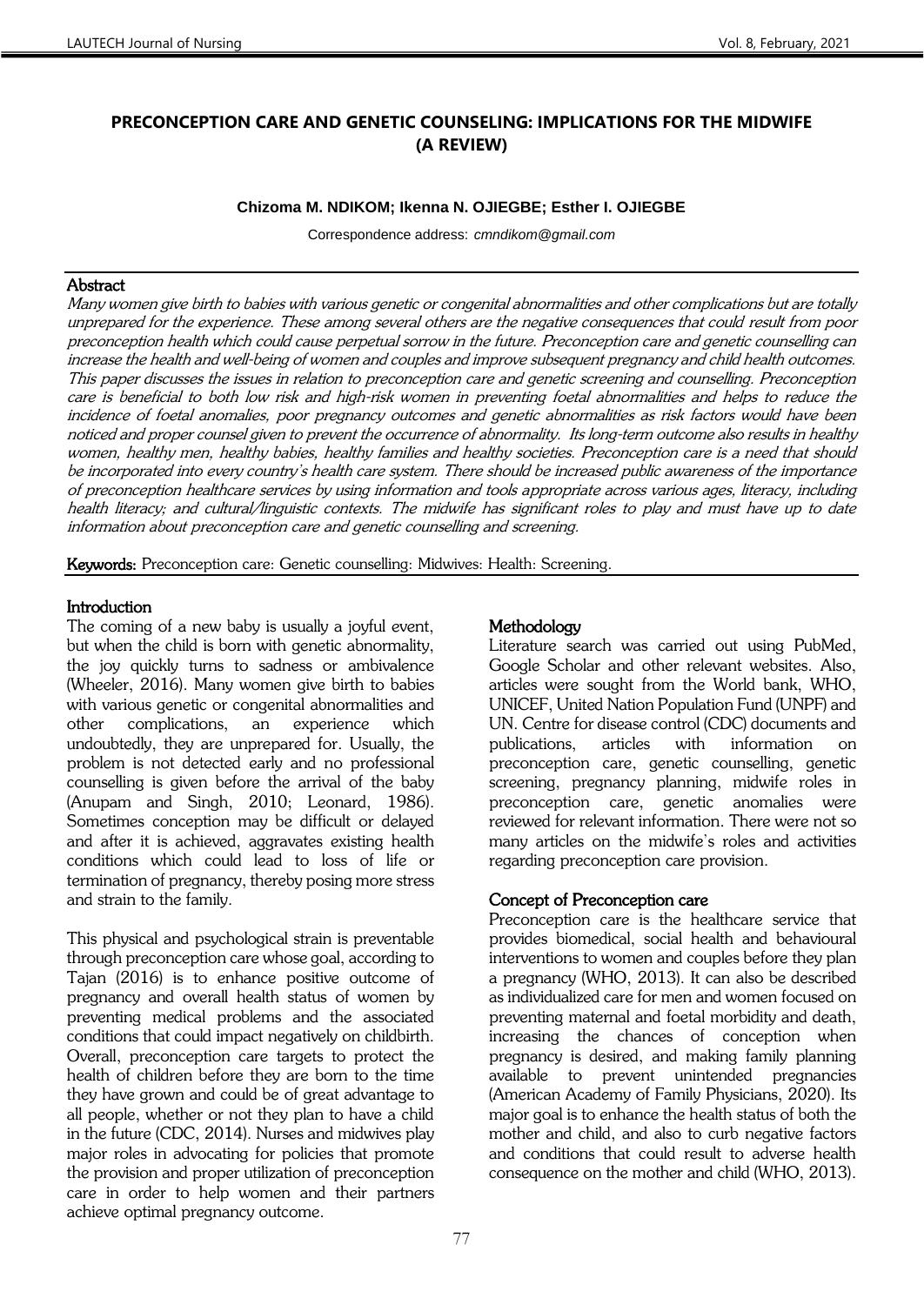## Definition of forms of Preconception healthcare

- ➢ Preconception care: This form of care involves prevention of diseases, promotion of health or curing of illness and social healthcare before the woman conceives (WHO, 2013).
- ➢ Peri-conception care: This involves care provided around conception, that is, from three months before the woman becomes pregnant to three months after conception takes place (WHO, 2013).
- ➢ Inter-conception care: This is a combination of preconception and peri-conception care provided to the woman and family between two pregnancies (WHO, 2013).
- ➢ Preconception heath: This refers to the health of the couple during their childbearing years and it targets measures which couple and healthcare providers could employ to curb dangers of childbirth, encourage positive lifestyles changes, and promote chances for conception (CDC, 2014).
- ➢ Preconception health care: This is the healthcare that is given to the couple by the healthcare providers with the goal of providing care that promotes conception and delivery of healthy babies (CDC, 2014).
- ➢ Preconception health promotion: This is a preventive measure that enhances the health of the woman and her husband thereby enabling them to get ready for conception (Best Start Resource Centre, 2009).

Rationales and justifications for preconception care Worldwide, preconception care is a need that should be incorporated into every county's health care system. According to WHO (2013) preconception care is pertinent to promote the health status of men and women and couples thereby leading to safe pregnancy and childbirth. Preconception care provides the opportunities to prevent and control illnesses by providing beneficial health activities that enable children from infancy through childhood to adulthood stay healthy (WHO, 2013). Studies have shown several negative health consequences that could result from lack of preconception care thereby resulting to grief and perpetual sorrow in the future. A study by Best Start Resource Centre (2009) found the health consequences associated with improper practice of preconception care including infertility, problems during antenatal period and prolonged neonatal health concerns. They further observed that improper practice of preconception care could lead to congenital abnormalities, low birth weight, prematurity, difficulty in achieving pregnancy, and slow developmental process (Best Start Resource Centre, 2009).

According to a study conducted by WHO (2013), four out of ten expectant mothers revealed that they did not plan their pregnancies. This resulted in them having their first antenatal visit at eight weeks gestation or later, even though, earlier than this period carries the greatest risk to foetal development (American Family Physician, 2002). This is the period when most birth defects occur, often before pregnancy is confirmed and antenatal visits commence, hence, pertinent health care given once a couple considers having a baby will be too late in forty percent of conceptions (Gregory and Davidson, 1999; WHO, 2013). Furthermore, when started, at least one month before pregnancy, intake of folic acid tablets has been proven to reduce the chances of having a child with neural tube defects such as anencephaly and spina bifida (Gregory and Davidson, 1999). Thus, the usual early antenatal booking could be too late in enhancing reproductive health outcome when there is abnormality of organogenesis due to over the counter medications use, alcohol abuse, smoking and imbalance nutrition (Keith, 2002). Therefore, it is important to note that all women of childbearing age can benefit from preconception healthcare and it should occur throughout the reproductive years whether or not they plan to get pregnant (American Academy of Family Physicians, 2007; Lea, 2002).

## Components of preconception care

The components of preconception care can be grouped into four categories which include: physical assessment, risk screening, vaccinations, and counselling (The American Academy of Paediatrics and the American College of Obstetricians and Gynaecologists, 2002).

Physical examination/assessment: The physical assessment emphasizes the overall appearance of the woman, her diet, checking of vital signs such as pulse, height and weight, assessment of the pelvic region and other significant body areas. Routine physical assessment may not always be recommended for women of childbearing age who appear healthy, nevertheless, some health care providers may want to conduct some levels of screening such as screening for sexually transmitted infections, cervical cancer and other body mass index (BMI) related assessments (Public Health Agency of Canada, 2019).

Risk screening/assessment and vaccinations: Risk screening/assessment involves obtaining the history in the following areas identified by the Public Health Agency of Canada (2019):

Reproductive history: Reproductive history is a crucial tool that could be used to obtain information which may point to the woman's likelihood of having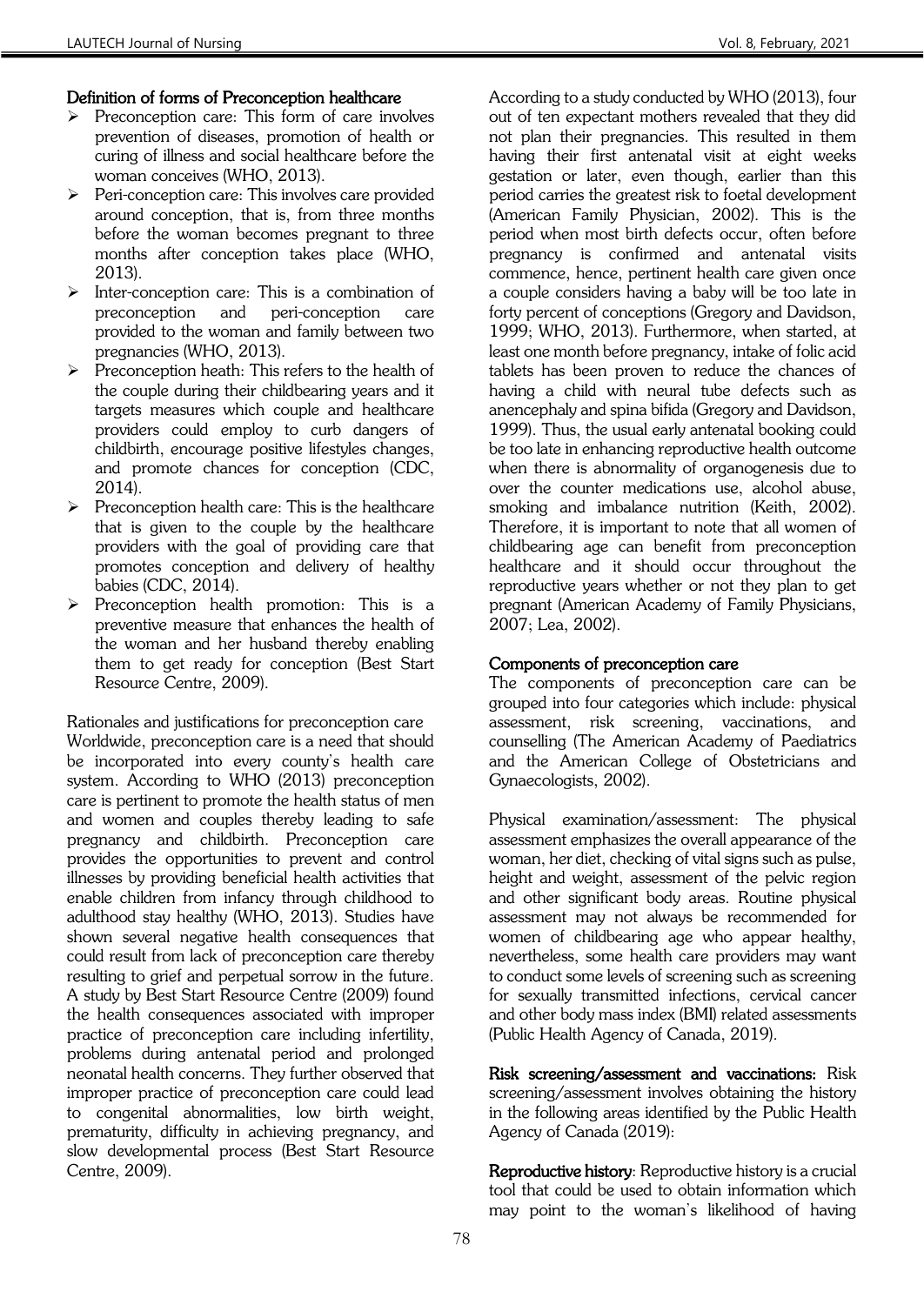problem with her reproductive life. Reproductive history involves the woman's use of family planning, sexually transmitted infections, miscarriages, history of menstruation and other reproductive health issues (Stubblefield, Coonrod, Reddy, Sayegh, Nicholson, Rychlik, et al. 2008). Women with increased risk for any medical condition should be encouraged to seek for advice and healthcare from their health care providers before they plan for conception (Public Health Agency of Canada, 2019).

Age, genetic and family history: It is pertinent to consider the age, genetic and family history of the woman and the man before they get married when providing preconception health care (Stubblefield, Coonrod, Reddy, Sayegh, Nicholson, Rychlik, et al. 2008). Findings of their study also reveal increased risks for numerous genetic problems among Jewish Ashkenazi, sickle cell anaemia among Africans whereas there is higher chances of thalassemia among Mediterranean and Asian (Stubblefield, Coonrod, Reddy, Sayegh, Nicholson, Rychlik, et al. 2008). Therefore, identification of known genetic disorders, congenital malformations or developmental retardation would necessitate health care providers' conduct of comprehensive history and/or refer couples for genetic counselling and screening (Public Health Agency of Canada, 2019). History should also capture both the age of the woman and that of the spouse because when maternal age is high there is increased chance of having babies with malformations. On the other hand, the man's age when more than 40 years can negatively affect the quality of sperm thereby predisposing the baby to congenital anomaly (Public Health Agency of Canada, 2019). Sequel to these problematic genetic and chromosomal predispositions as a result of the increased age of the couple, the nurse, the midwife and other proficient medical personnel should include the discussion of the potential threat of congenital and chromosomal abnormalities, advanced age and delays in getting pregnant could pose to the unborn child during preconception care (Society of Obstetricians and Gynaecologists of Canada, 2012).

Environmental hazards and toxins: Some environmental toxins are believed to predispose to grave consequences on the development of the baby's brain, and these involve substances such as the lead, mercury, soil and water contaminants, organic solvents pesticides, aesthetic gases, X-ray radiation etc (Best Start Resource Centre, 2005; Public Health Agency of Canada, 2019). The health impacts of preconception and prenatal exposure to toxins are inherently complex and thus difficult to verify with certainty (Public Health Agency of Canada, 2019).

Nutrition: It is important that the woman maintains healthy and adequate dietary pattern before conception to improve her overall health status and thereby lead to a healthy baby and mother by the end of the pregnancy (Public Health Agency of Canada, 2019). It is also necessary that she eat foods high in certain nutrients such as foods rich in folic acid, iron, calcium, vitamin D among others during the preconception period in other to promote the health of the baby (Bhutta, Das, Rizvi, Gaffey, WalkerN, Horton, et al., 2013). The woman should also be encouraged to eat adequate vegetables and fruits, milk low in fat, whole grains, fish, and oils with high density cholesterol, and should reduce or avoid processed foods, excess salt and sugar (Health Canada, 2011).

Healthy body weight: Low or high body mass index before pregnancy could pose a problem to the unborn baby which can be minimized if an overweight woman reduces her weight and the underweight woman gain more weight (Public Health Agency of Canada, 2016). Maternal obesity is a condition that could lead to increased risk of miscarriage, fertility failure, congenital abnormalities involving defects of the neural tube and cardiac problems, among other neonatal and foetal anomalies (Society of Obstetricians and Gynaecologists of Canada, 2010; Stothard, Tennant, Bell and Rankin, 2009). Findings of many studies have shown that high dosage of folic acid is beneficial to women who are obese especially when taken 3 months or less before pregnancy and during the first three months of gestation (Parker, Yazdy, Tinker, Mitchell and Werler, 2013). When women who are obese lose 5 to 10 percent of their weight, their chances of achieving healthy pregnancies increases (Clark, Ledger, Galletly, Tomlinson, Blaney, Wang, et al., 1995).

Physical activity: According to the Canadian Society for Exercise Physiology (2011), the recommended length of adequate exercise for adult that will help keep fit even during pregnancy without compromising fertility, pregnancy, health of the mother or baby is 150 minutes per week. Nonetheless, some environments of exercises such as the hot yoga studios may increase the body temperature of pregnant women and body metabolism thereby increasing the baby's risk to congenital anomaly (Canadian Academy of Sport Medicine and Exercise, 2015).

Substance use: It is important that women and their spouses abstain from harmful habits and consumption of alcohol and tobacco when planning for conception (Society of Obstetricians and Gynaecologists of Canada, 2010). Also, the use of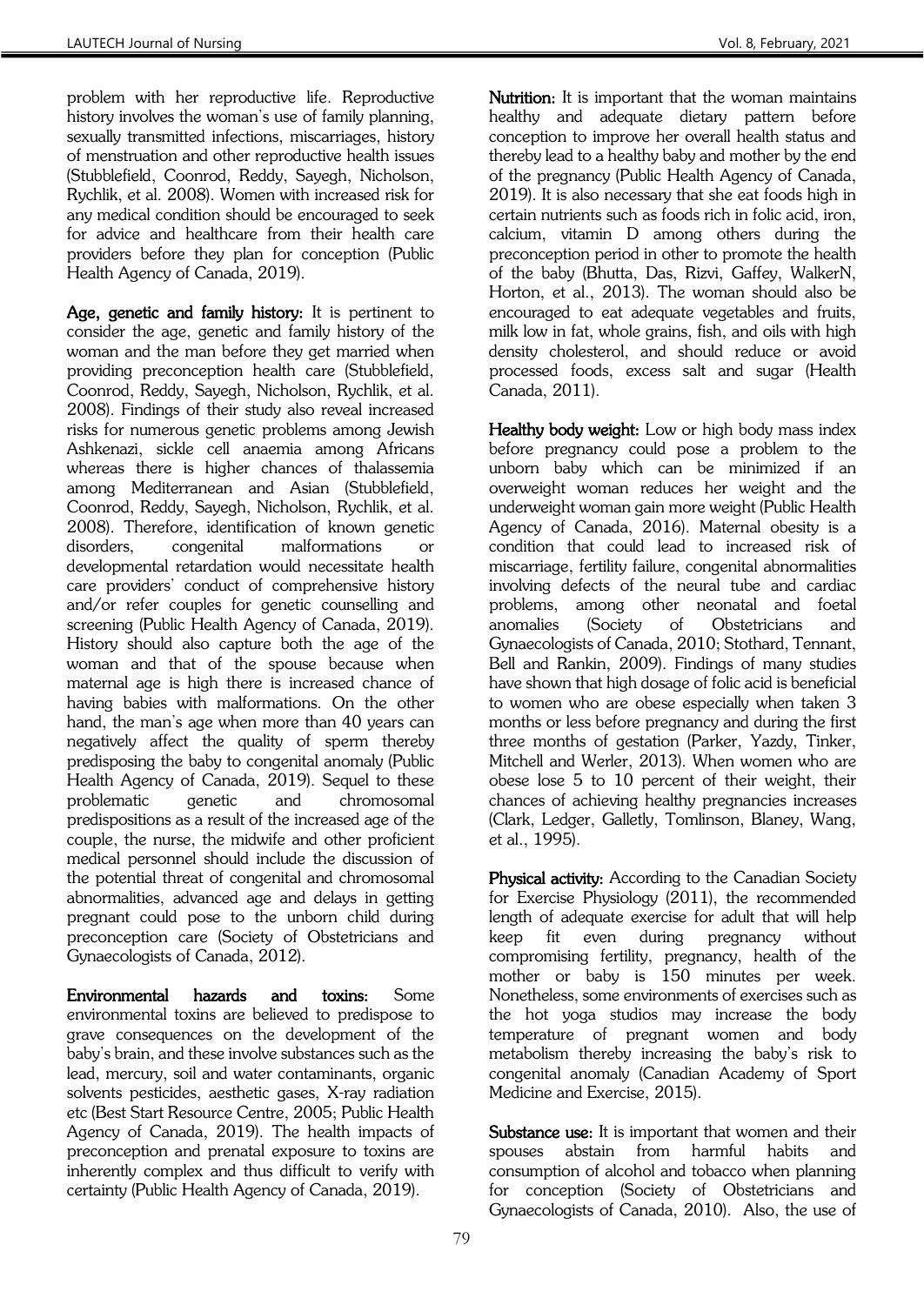some illicit drugs and substances by men could interfere with the DNA of the spermatozoa and may not give the sperm chance to regenerate within 3 months, hence the need for preconception counselling (Frey, Navarro, Kotelchuck and Lu, 2008).

Medications: It is necessary to discuss with the woman and husband about their medication history during antenatal period because around 50% of pregnancies are not planned, so that important counselling will be provided to them and encourage them to quit dangerous drugs and as a result, prevent their effects on the mother and unborn babies (Public Health Agency of Canada, 2019; Finer and Henshaw, 2006).

Oral health: Maintaining oral health is a key in ensuring the overall well-being of both the mother and baby as several studies have shown associations between poor maternal oral health and negative birth outcomes, such as preterm birth, preeclampsia, and intrauterine growth retardation (Boggess and Edelstein, 2006). Therefore, ensuring that the woman's oral and dental health is properly maintained before conception promotes high chances of positive pregnancy prognosis (Boggess and Edelstein, 2006). Hence, couples should be exposed to counselling sessions on oral health and dental hygiene which will help reduce oral infection throughout the antenatal periods (Public Health Agency of Canada, 2019).

Immunizations and infectious diseases: There are many infectious diseases that can effectively be curbed with vaccines, but could pose threat and danger on the unborn babies if ignored, such as congenital rubella syndrome in infants leading to deafness and other severe conditions (Public Health Agency of Canada, 2019). When a pregnant woman is infected with Varicella infection, the pregnancy is at increased risk for abortion, perinatal death, and several abnormalities (De Santis, Cavaliere, Straface and Caruso, 2006). Some vaccines identified by Coollen (2019) to be considered for women before pregnancy include varicella, measles, mumps, rubella, hepatitis and human papilloma virus vaccines.

Non-vaccine-preventable infectious diseases: Various diseases could negatively affect the fertility of the expectant mother and final outcome of the conception, but could be addressed during preconception health education, counselling, screening, and management (Public Health Agency of Canada, 2019). Therefore, both women and their husbands will benefit if they are screened for Sexually Transmitted Infection before conception to prevent the associated complications (Public Health Agency

of Canada, 2015). Also, universal hand washing should be recommended in order to prevent infectious diseases from spreading from one person to another (Public Health Agency of Canada, 2019).

Intimate partner violence: Physical and emotional traumas inflicted on some women experience by their partners have prolonged grave effects on the women's reproductive health resulting in complications during pregnancy and frequent unintended and unplanned pregnancy (American College of Obstetricians and Gynecologists, 2012).

Mental health and illness: Existing studies have shown significant relationship between psychological symptoms which some mothers suffer from and poor pregnancy, childbirth and postnatal outcome and delayed breastfeeding initiation (Grigoriadis, et al 2013). We therefore recommend for health care providers, especially the midwives to be watchful for signs of mental problems by assessing for personal and family history of mental illness (Public Health Agency of Canada, 2019; Canadian Task Force on Preventive Health Care, 2013).

Women with specific needs: They include women with advanced maternal age/ delayed child-bearing, women who require assisted human reproduction, adolescents, women who have experienced female genital cuttings, Lesbians, Gays, Bisexuals, Transgender, women with disability as a result of health issues, immigrants and cancer survivors (Public Health Agency of Canada, 2019; CDC, 2014). They should be counselled according to their specific needs and referred to appropriate care providers for expert care where necessary.

## Preconception and Genetic Counselling

Genetic counselling is the means through which information about the genetic aspects of illnesses is passed by trained healthcare professionals to women and their partners who are at increased risk for or possess a heritable disorder that could be transferred to their unborn children (WHO, 2020). It can also be described as an interactive session with the goal of assisting families in understanding and adapting to the health and reproductive needs of their genetic dispositions to specific health problems (Human Genetics Society of Australasia, 2020). Genetic counselling is designed to enable women and her family to have a level of understanding of genetic problems, how they are inherited and how the couple could make changes in preparation for future pregnancies (Health direct, 2020).

Genetic counselling is usually given before genetic screening exercise (Evans, Biu, and Yaron, 2003). The process and outcomes of genetic counselling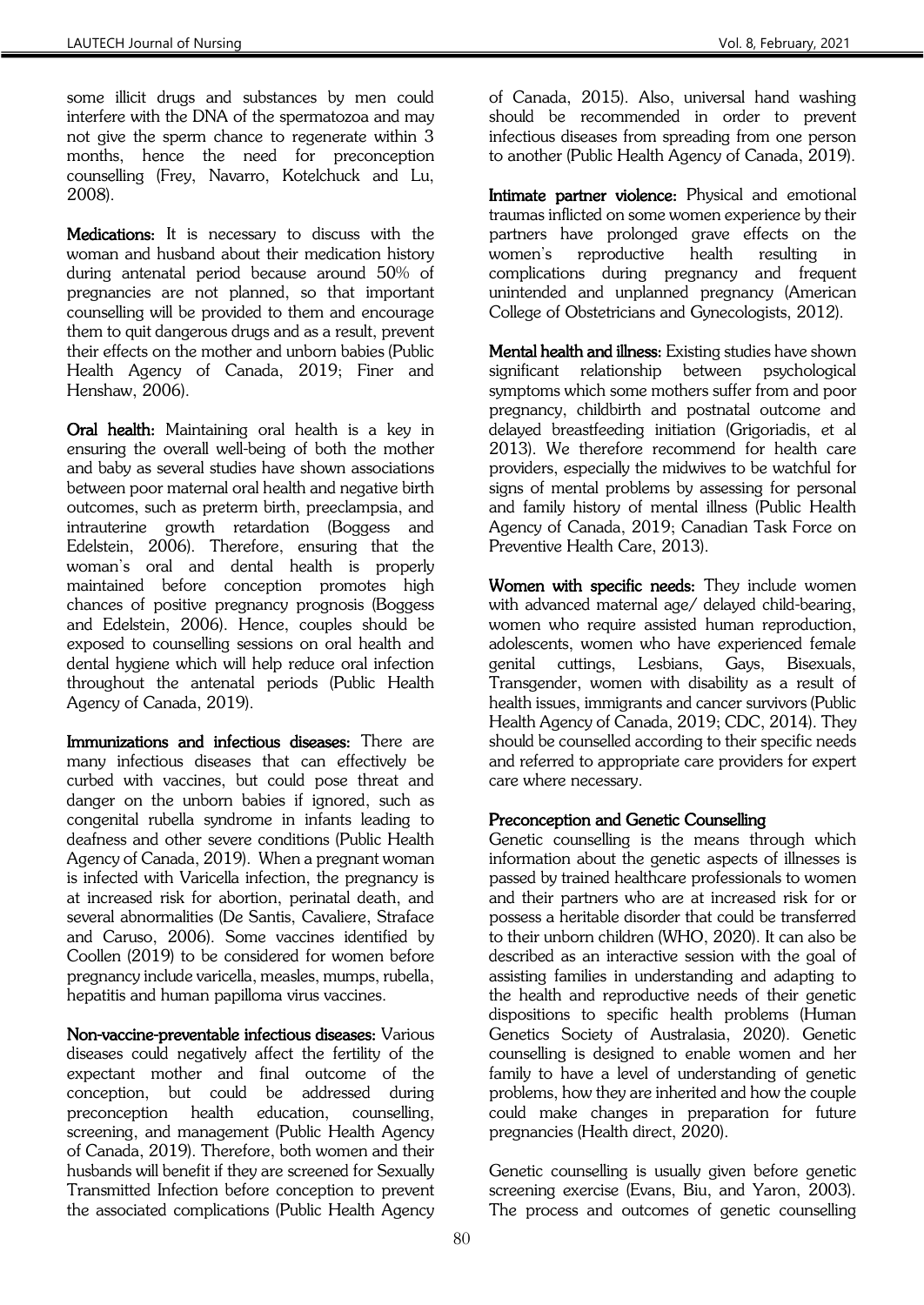have been of immense importance in achieving the aim and objectives of preconception health care which is to have a healthy baby and mother at the end of pregnancy and childbirth, but these have been infrequently documented by empirical studies (Marymee, 1998).

## Genetic Screening/ Testing

Genetic Screening is an essential aspect of preconception care which may be prescribed depending on the intending parents' genetic and ethnicity history, and genetic counselling is usually given before the screening. Genetic testing on the other hand involves laboratory investigations to detect any genetic problems such as changes in genes and chromosomes (US National Library of Medicine, 2020)

## Types of genetic tests

Some types of genetic test identified by US National Library of Medicine (2020) include the following:

- o New-born screening: These are used to detect genetic problems that can be managed immediately the baby is born, these include disorders such as hypothyroidism, phenylketonuria and others.
- o Diagnostic testing: This is usually employed to confirm a diagnosis of a genetic or chromosomal abnormality especially when the symptom of a particular genetic condition is suspected. Diagnostic testing can be done at any time either before conception, during pregnancy or at any time of a woman's life depending on the test type and the condition she is testing for.
- o Carrier testing: This is employed to single out women or men that possess a copy of an abnormal gene that lead to a genetic disorder when found in two copies. This is usually used in cases of disorder that is rampant in an ethnic group or family history of a genetic disorder.
- o Prenatal testing: This is used to detect any changes in the chromosomes of unborn babies during pregnancy to find out the degree of the foetuses' risk of congenital problems
- o Pre-implantation testing: This is also known as pre-implantation genetic diagnosis (PGD), which is a method that could prevent risk of genetic disorders in children and can even been detected from the embryonic stage of in-vitro fertilization.
- o Predictive and pre-symptomatic testing: These are tests employed after the baby is born to detect gene and chromosomal abnormalities that could result to genetic disorders later in life of the baby. This can detect mutations that predispose to genetic disorders such as some kinds of cancer thereby determining if a baby will suffer a genetic problem in the future.

o Forensic testing: This kind of testing is not used to detect gene mutations, but used to detect, rule out or implicate a crime suspect and also can be used to detect paternity or confirm biological relationships between a baby and a man using DNA sequences.

### Benefits and Outcome of Preconception Care and genetic counselling

The evidence-based effectiveness of preconception health care is evident in the findings of existing studies. A study by Lassi et al (2014) found that proper management of diabetes of the mother before pregnancy can offer about 70 percent reduction in the baby's chances of having congenital malformations and experiencing perinatal death. Hence, preconception care in women with medical conditions such as epilepsy, phenylketonuria among others should be encouraged in order to enhance the health of the mother, and pregnancy outcomes (Lassi et al, 2014). According to CDC (2014) the benefits of preconception health care can be discussed as follow:

- Healthy Women: preconception health gives every woman the chance to take control of themselves and choose healthy habits in order to promote their well and healthy living, and feel good about their lives, whether or not they plan to get pregnant (CDC, 2014).
- Healthy Men: Preconception health is also beneficial to men, since it enables them to prepare and plan for bright and healthy future of the entire family. This implies that men are to be ready to comply with all the preconception counselling and advice to remain healthy and assist their wives to achieve the same. As partners, men should support at all times the enhancement of their wives' health. As fathers, they should protect their children and help them to comply with Preconception health care guideline (CDC, 2014).
- Healthy Babies: For the babies, preconception health involves their parents taking all necessary steps to be healthy and avoid life styles that could endanger their life before pregnancy. As a result, prematurity, low birth weight, birth defects or other disabling health related issues are minimized or prevented. Preconception health serves as the best gift babies could get from their parents and the healthcare provider which gives them the best chance for better and healthy start in life (CDC, 2014).
- Healthy Families: Ensuring preconception health is a great way to create a healthy family. The health of a family depends largely on the health of the individuals in the family. Therefore, it is important that all members of the family comply with preconception health services in order to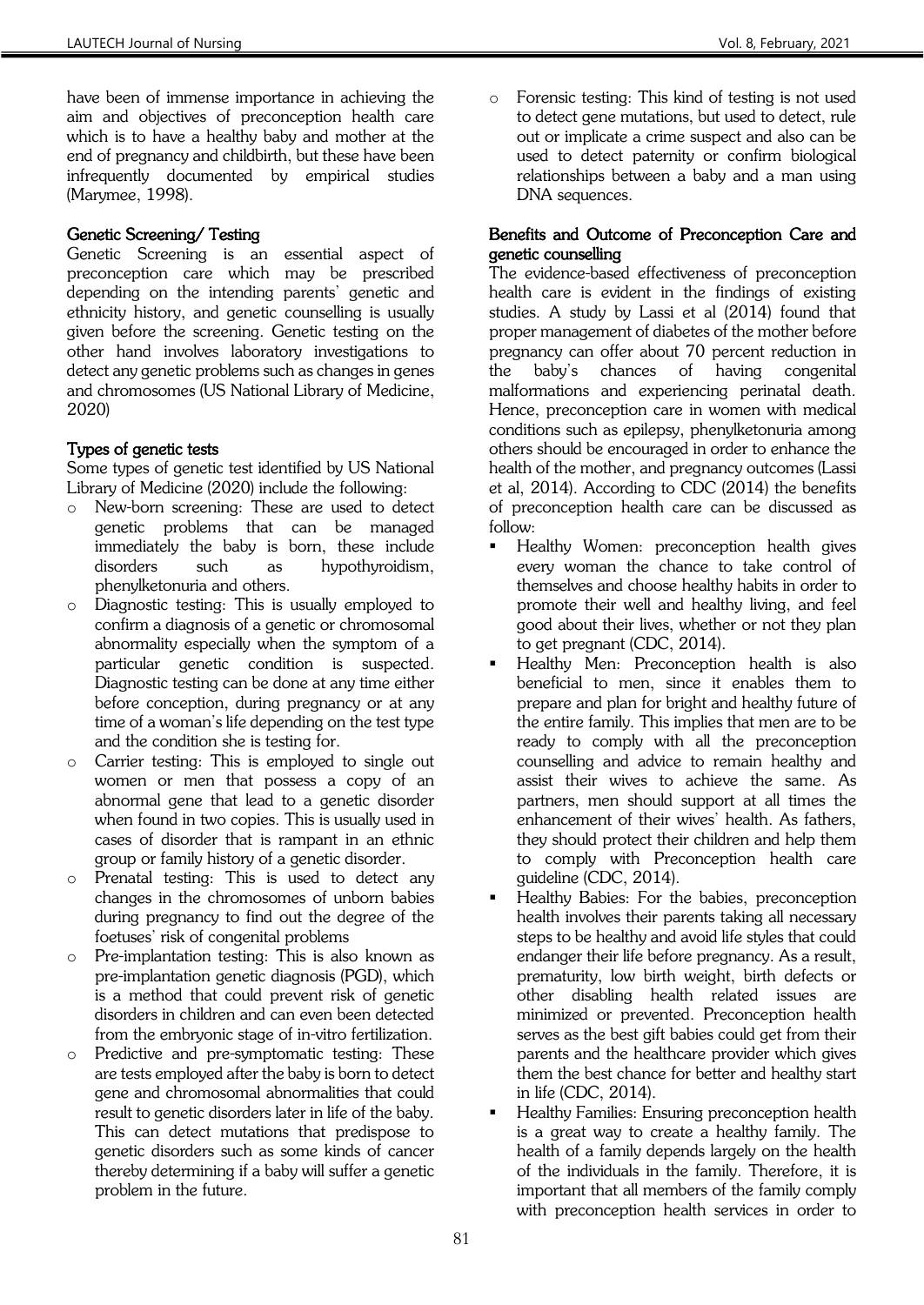ensure enhanced quality of life for everyone in the family all through the years (CDC, 2014).

### Theoretical Framework for Genetic Counselling

The ABC theory of emotional disturbance is seen a concept in cognitive behavioural therapy (CBT) that can be used to solve many health problems. It guides one in understanding the importance of prescreening and post genetic screening counselling. Lam and Gale (2000) state that "educating clients to understand how and what they think is an important part of the therapeutic process". They propounded the seven-step ABC Model.

'A' is the activating event or the existence of a situation, 'C' is the emotional and the behavioural consequence or reaction of the woman or the couple. According to this theory, A (the activating event) does not bring about C (the emotional and behavioural consequence). It is B (the woman's interpretations of, and assumptions about, A) that is largely responsible for C, the woman's emotional and behavioural reactions.

Figure (1) shows the association between A, B and C. For instance, if a couple experiences fear of having a baby with genetic anomaly, it may not be the genetic anomaly itself (at point A) that causes fear or anxiety reaction (at point C) but the couple's interpretations of assumptions about having an abnormal baby, feeling of being responsible for the cause of the genetic problem and being unable to find appropriate solution.

Beck (1976) reveals that these beliefs are the major causes of the way the couple interprets the assumptions made about the genetic anomaly. For instance, what proof does the couple have to show that their prediction of being the cause or going to cause genetic problem in their babies? However, while the woman is going through pregnancy, they could be afraid that something bad will happen. These are not necessary since there is no prove that they are responsible for their children's challenge. If these assumptions are not detected and tested, and handled properly, the couple is likely to experience anxiety and fear of the unknown outcome of the pregnancy.



Figure 1: Relationship between A, B and C (Lam and Gale, 2000)

#### The seven steps of ABC model will be outlined as follows:

- $\triangleright$  Step 1: This introduces the concept of Cognitive Behavioural Therapy (CBT) which explains that people should know that individuals are bordered not by 'external things' but by the way they view them.
- $\triangleright$  Step 2: This involves illustrating with examples what the philosophy of ABC is all about, which will enable the couple to be objective and rational as they are being enlightened about the ABC concept. It can help the couple to reflect on their reasoning and to compare their emotional experiences to the concept of ABC.
- $\triangleright$  Step 3: The connection between A and C shows that it is not the event (at point A) leads to emotional and behavioural problem (at point C).
- $\triangleright$  Step 4: The connection between B and C (which is the unnecessary belief) shows that it is the

meaning the couple make of it and their assumptions about the event that are majorly the cause for the problems (at point C). It shows that the interpretations /assumptions are not evidence based and therefore unnecessary.

- $\triangleright$  Step 5: The connection between B and C (which is the unnecessary belief) could enable the couple to realize that an event can be viewed from different ways.
- **Step 6:** It is important to get feedback from the couple, because it will enable the clarification of any misinterpretation of the ABC concept. This step motivates the couple to analyze and discover themselves
- Step 7: The midwives should help the couple to gain enough information which in turn strengthens their rationale about the concept of ABC.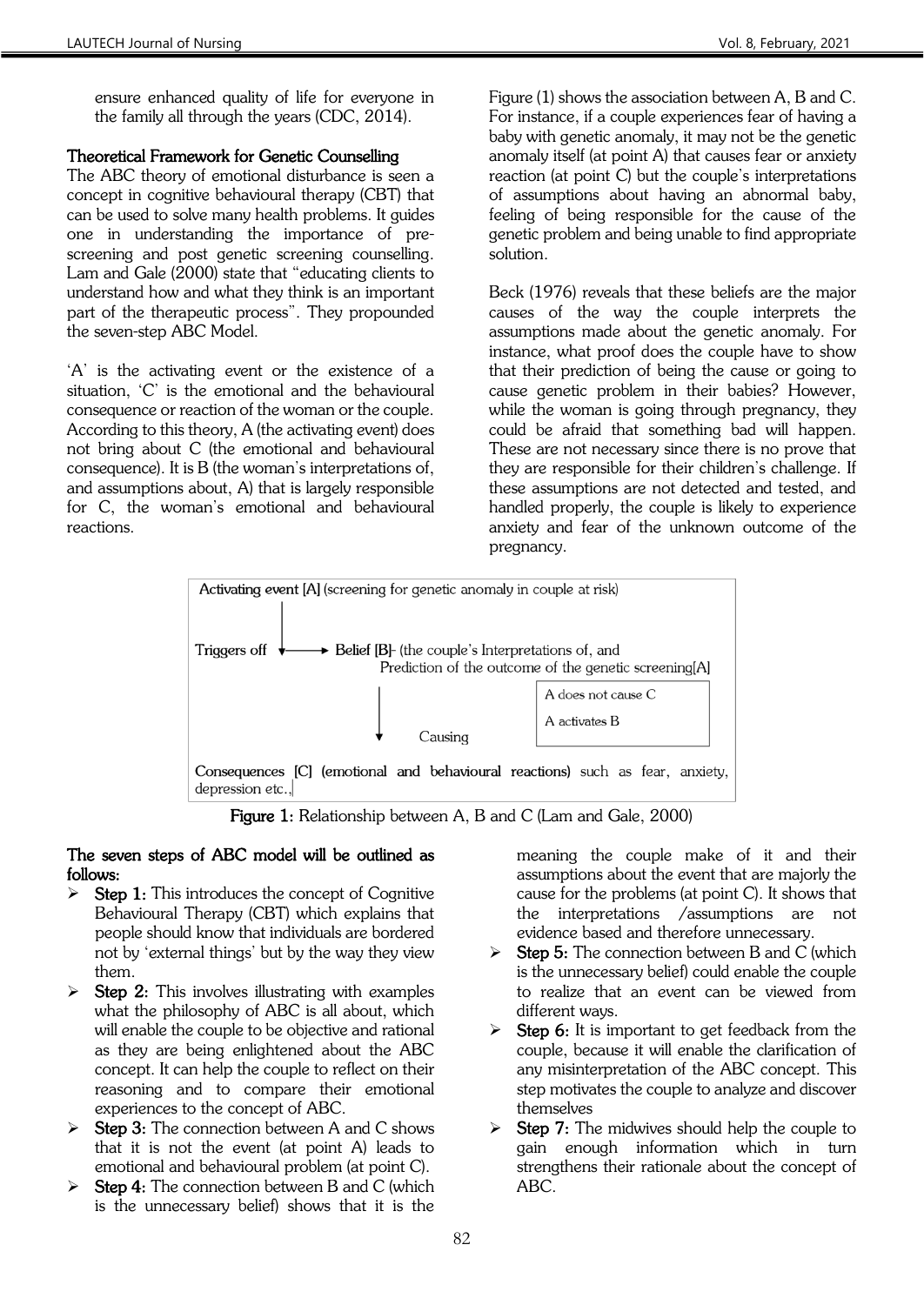Prenatal genetic screening gives rise to some emotional reaction like anxiety over the possible outcome of the pregnancy. This has implication for counselling in order to reduce the feeling of guilt and anxiety. Pre-screening counselling is very important to help the individual understand the process and the possible options available.

Roles of midwives/ nurses in genetic Counselling The midwife has important roles to play in genetic counselling if successful and positive pregnancy outcome will be achieved. To be effective counsellors' midwives must have up to date information about genetic counselling. The role of the nurse/ midwife as a genetic counsellor according to Skirton, Patch and Voelckel (2010) include the following:

- To identify the needs of the members of the family and using family-centred approach to give adequate counselling pertaining genetic problems that may be in the family line. This also involves provision of information on inheritance of genetic problems and how to control them (Skirton, Patch and Voelckel, 2010)
- To collect and analyze information involving history of the family and other relevant data for enabling the family to understand and acquire knowledge related to genetic counselling for couples and family at large (Skirton, Patch and Voelckel, 2010)
- To assist couples to gain the understanding of all aspects of genetic counselling and how to adapt to the health implications of genetic strategies to disease control (Skirton, Patch and Voelckel, 2010)
- To broaden and enhance knowledge of the family to enable them make informed choices and mental adjustment to the risk of, or actual genetic health issues (Skirton, Patch and Voelckel, 2010)
- To provide proficient information to motivate the couple to go for adequate healthcare services that cover the major needs of the family (Skirton, Patch and Voelckel, 2010)
- Recommendations for Preconception Care
- The recommendations for preconception care according to CDC (2014) are as follow;
- Health insurance schemes of different kinds should be made available and more accessible to all women of reproductive age to make it easy for them to experience an enhanced preconception care and inter conception care services.
- Increased public awareness of the benefits of preconception care should be made known to all people using appropriate strategies.
- There is need for reproductive life plan for everybody, both young and old.
- At least one pre-pregnancy visit should be made possible for all women, couples and families planning to have a child.
- Health care facilities should ensure that higher percentage of women of reproductive age and their partners are given follow up care.
- Preconception health care should be frequently monitored with strategic health surveillance.
- The period between pregnancies of women who experience unexpected poor obstetric outcome of the previous pregnancy should be carefully handled with consistent implementations of services that prepare them for safe delivery of their subsequent babies.
- There should be an assessment of risk factors for congenital anomaly among the women of reproductive age and their spouses, followed by series of information and counselling on health promotion activities to enhance childbirth outcomes.
- Healthcare professionals should ensure that elements of preconception healthcare are incorporated into other health interventions such as inter-conception services and primary and comprehensive health care for women of childbearing age with bad obstetric history.
- The implementation of the preconception health care should be based on evidence of proven and standard practice.

## Implications for the Nursing/Midwifery Practice

Nurses must know the role genetics play on health and disease, and incorporate genetic questions into nursing care (Lea, 2002). Findings of a study reveal that nurses and other trained midwives are widely proficient and highly placed in passing genetic and genomic knowledge as a result of their experience in the field of human genetics and genomics (Gallup, 2007). Nurses and midwives require the literacy of this important field to meet the emotional and psychological needs of the clients thereby enhancing and maintaining stable health status before, during and after delivery of their babies. They should be able to discuss the implications and possible outcomes of pregnancy with the couple, and know the best time to seek an advanced help from the genetic specialist (Burton, Shuttleworth and Alison, 2003).

Advancement of technology and knowledge of genetics and genomics can be employed in handling genetic and chromosomal problems in order to achieve better birth experience. Jekins, Grady and Collins (2005), in their study infer that "nurses and midwives are central in implementing information patterning to the physiology of all human genes in the body with the target of promoting positive health outcome for the mother, father, children and the entire family. Sequel to the immediate concern about nurses need for improved knowledge and skill in preconception care and genetics nursing profession should continue to focus on health and how to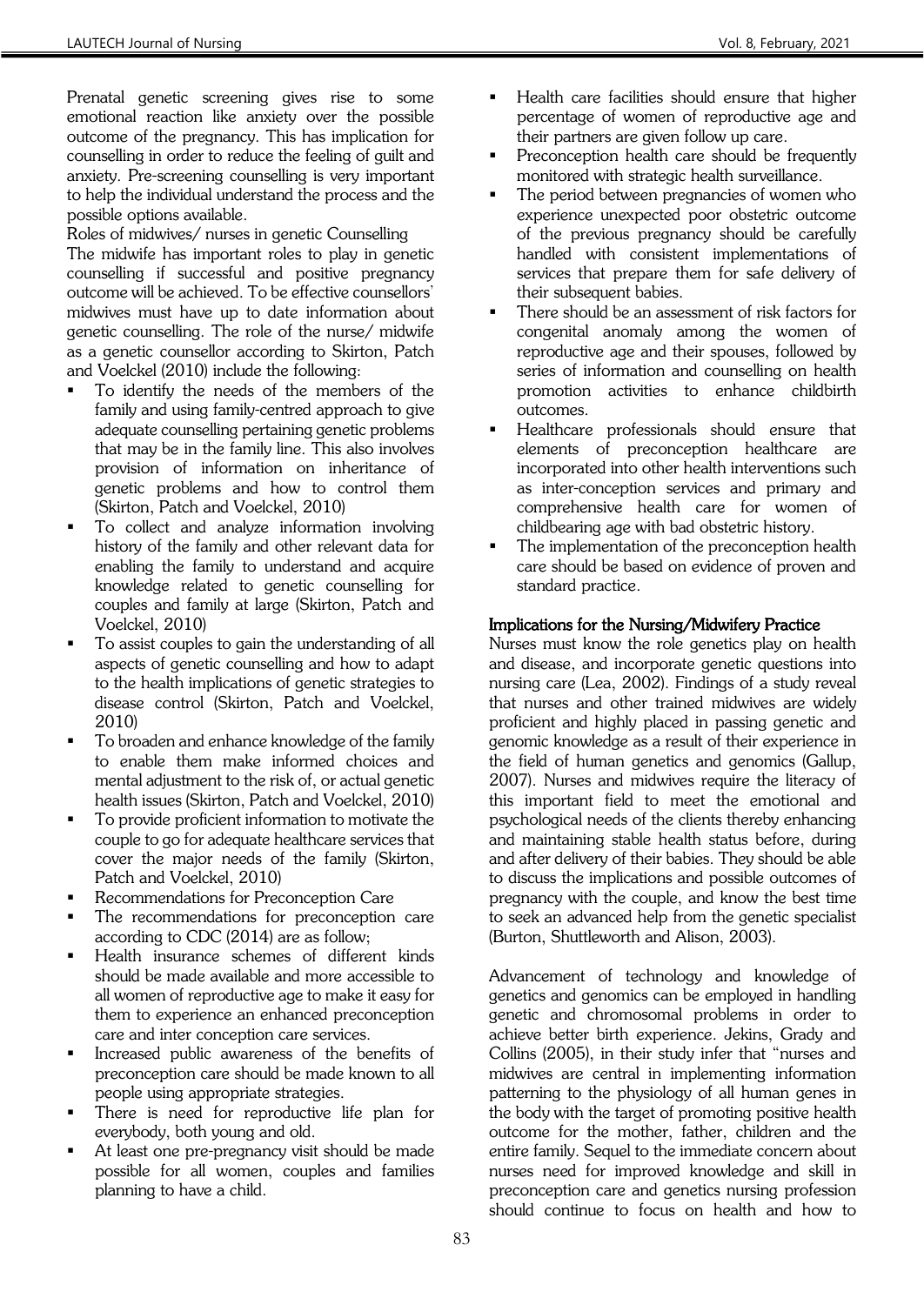improve it through supportive screening and preventive measures. More research on the areas of nurse's involvement in genetics and genomics and possible outcome should be studied and there is need to improve nursing curricula in the area of genetics and genomics.

#### **Conclusion**

This paper examined preconception care and genetic screening and counselling and how they help to decrease the occurrences of foetal anomalies, poor childbirth outcome and genetic abnormalities, since risk factors would have been noticed and proper counsel early enough. The paper concludes that preconception care is the care that a woman and her spouse receive prior to pregnancy in order to achieve good health for the mother and baby by the end of the pregnancy; while genetic counselling is a continuation of care usually given before genetic screening / test in order to prepare the couple emotionally and psychologically for the outcome of the screening and adequate support given to them.

The nurses and midwives must have basic and up to date information about preconception care, genetics and genomic in order to be able to give the required care and information to their clients. The midwife identifies families at risk, ensures they are properly counselled and support is given to them. When the care of couples is followed up from preconception care to prenatal genetic counselling and screening many medical conditions would be averted and as a result the mother's health is improved and the child is preserved. Therefore, there is need for nurses and midwives to rise up to the challenge of providing preconception care, prenatal genetic counselling and screening to their clients.

#### References

- Anupam, K. and Singh, J.R. (2010). Chromosomal Abnormalities: Genetic Disease Burden in
- India. International Journal of Human Genetics 10(1): DOI: 10.1080/09723757.2010.11886079. Retrieved<br>June 21. 2018 from https://www. June 21, 2018 from https://www. researchgate.net/publication/2216507278\_Chromo somal\_Abnormalities\_Genetic\_Disease\_Burden\_in\_In dia
- American Academy of Family Physicians (2020). Preconception Care (Position Paper).
- https://www.aafp.org/about/policies/all/preconceptioncare.html
- American Academy of Family Physicians (2007). Recommendations for preconception care.
- American family physician 76(3):397-400. Retrieved April 11, 2020 from https://www. researchgate. net/journal/0002-838X\_American\_family\_physician
- American Academy of Pediatrics, American College of Obstetricians and Gynecologists (2002).
- Guidelines for perinatal care. 5th ed. Elk Grove Village, Ill.: American Academy of Paediatrics
- American College of Obstetricians and Gynecologists (2012) Committee Opinion. Intimate partner violence. Obstet Gynecol.;119: 412–7.
- Beck, A. T. (1976). Cognitive therapy and the emotional disorders. International Universities press, New York.
- Best Start Resource Centre. Child health and the environment: a primer [Internet]. Toronto
- (ON): Best Start Resource Centre; (2005) Available from: www.healthyenvironmentforkids.ca/sites/ healthyenvironmentforkids.ca/files/cpcheresources/Primer.pdf
- Best Start Resource Centre (2009). Preconception health: Awareness and behaviours in
- Ontario. Toronto, Ontario, Canada. Retrieved Aug. 15, 2015 from www.beststart,org/resources/preconception/pdf/pre con-health-survey3.pdf&sa
- Bhutta, Z. A, Das, J. K., Rizvi, A., Gaffey, M. F., Walker, N., Horton, S., et al. (2013) Evidence-based interventions for improvement of maternal and child nutrition: What can be done and at what cost? Lancet. 2013;382(9890):452–77.
- Boggess, K. A., Edelstein, B. L. (2006). Oral health in women during preconception and pregnancy: implications for birth outcomes and infant oral health. Maternal and Child Health Journal. 10(Suppl 1):169– 74.
- Burton, H., Shuttleworth, A. and Alison, M. (2003). Genetics education for nurses, midwives and
- health visitors. Nursing Times. Retrieved June 21, 2018 from https://www.nursingtimes.net/geneticseducation-for-nurses-midwives-and-healthvisitors/199920.article
- Canadian Academy of Sport Medicine and Exercise (2007). Exercise and pregnancy
- Ottawa (ON): CASEM. Available from: http://casemacmse.org/education/position-statements/
- Canadian Society for Exercise Physiology (2011). Canadian physical activity guidelines for adults—18– 64 Years. Ottawa (ON): CSEP; Available from: http://csep.ca/CMFiles/Guidelines/CSEP\_PAGuideli nes\_adults\_en.pdf
- Canadian Task Force on Preventive Health Care (2015). Screening for depression. Ottawa (ON): The Task Force; 2013 Available from: https:// canadiantaskforce.ca/portfolios/depression
- Centre for Disease Control (2014). Preconception health and health care. http://www.cdc.gov/ preconception/overview.html/
- Clark, A. M., Ledger, W., Galletly, C., Tomlinson, L., Blaney, F., Wang, X., et al. (1995) Weight loss results in significant improvement in pregnancy and ovulation rates in anovulatory obese women. Human Reproduction. 1995; 10(10):2705–12.
- Coollen, B. (2019). Vaccines to get before and during pregnancy.
- https://www.whattoexpect.com/pregnancy/pregnancyhealth/vaccines-before-during-pregnancy/#before
- De Santis, M., Cavaliere, A., Straface, G., Caruso, A. (2006) Rubella infection in pregnancy. Reproductive Toxicology. 21(4):390–8.
- Evans, M. I., Biu, T. H. & Yaron, Y. (2003). Biochemical Screening. Gynecology Obstetrics. 3 (114) 1-8.